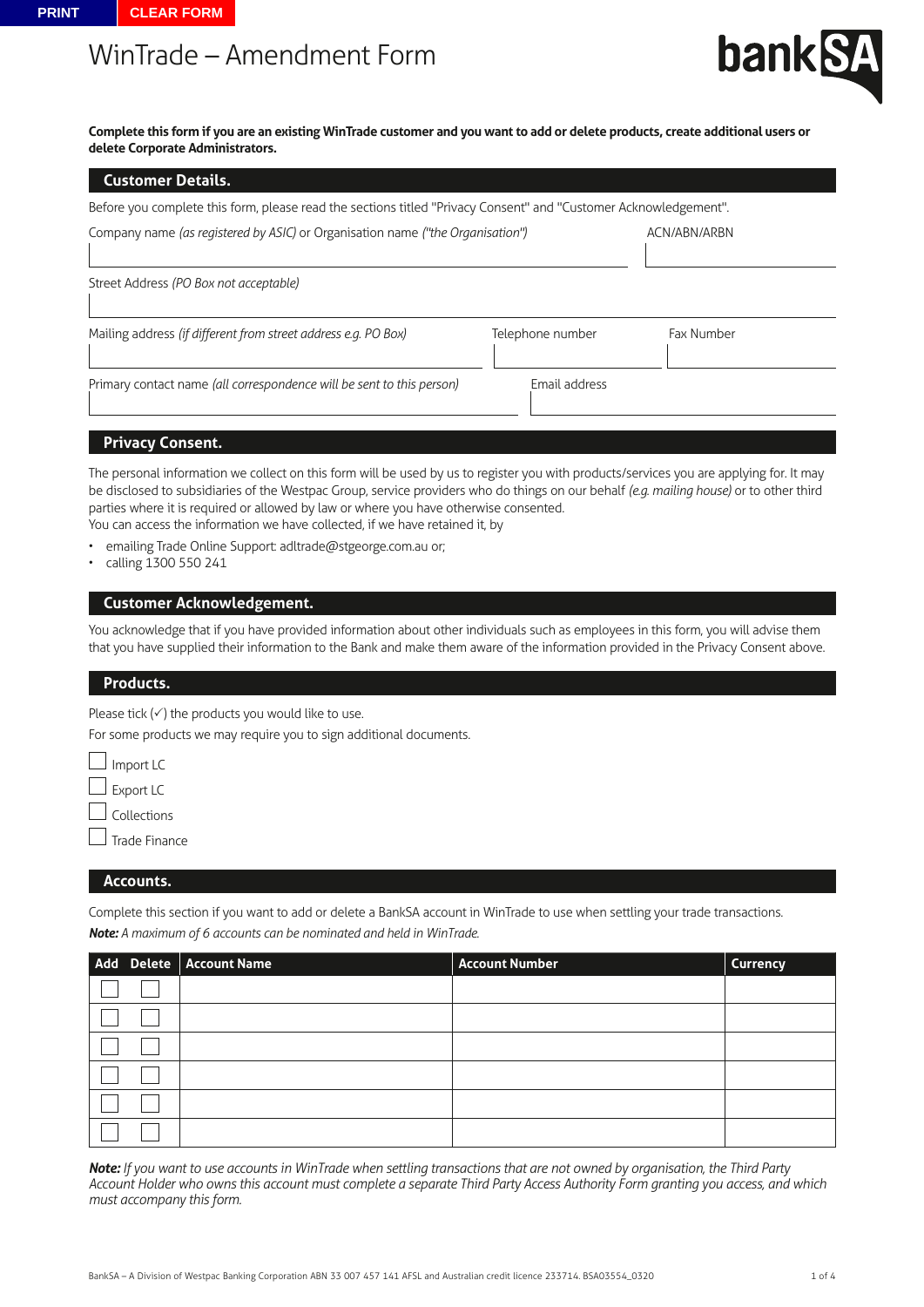## Win<mark>ters.</mark> WinTrade – American Form  $\mathcal{L}(\mathcal{A})$

Complete this section if you want to set-up additional users for WinTrade or delete a Corporate Administrator. A Corporate Administrator can amend and delete other users and Corporate Administrators, set the authority levels of users and also reset passwords.

For all new users, please provide users' preferred questions and answers (e.g. mother's maiden name) to identify users during phone support.

| User 1<br><b>Full Name</b>                                    |          | Date of Birth (DD/MM/YYYY) | WinTrade User ID <sup>^</sup> | Add user<br><b>Delete user</b><br>BankSA Account Number <sup>^^</sup> |  |
|---------------------------------------------------------------|----------|----------------------------|-------------------------------|-----------------------------------------------------------------------|--|
| Corporate Administrator?<br>$\exists$ Yes $\Box$ No           | Question |                            | Answer                        |                                                                       |  |
| User GCIS Key (leave blank for Bank use)                      |          |                            |                               | Business Banking Online User (leave blank for Bank use)               |  |
| User <sub>2</sub><br><b>Full Name</b>                         |          | Date of Birth (DD/MM/YYYY) | WinTrade User ID <sup>^</sup> | Add user<br><b>Delete user</b><br>BankSA Account Number <sup>^^</sup> |  |
| Corporate Administrator?<br>⊿No<br>l Yes                      | Question |                            | Answer                        |                                                                       |  |
| User GCIS Key (leave blank for Bank use)                      |          |                            |                               | Business Banking Online User (leave blank for Bank use)               |  |
| User 3<br>Full Name                                           |          | Date of Birth (DD/MM/YYYY) | WinTrade User ID <sup>^</sup> | Add user<br>Delete user<br>BankSA Account Number                      |  |
| Corporate Administrator?                                      | Ouestion |                            | Answer                        |                                                                       |  |
| <b>Yes</b><br>No.<br>User GCIS Key (leave blank for Bank use) |          |                            |                               | Business Banking Online User (leave blank for Bank use)               |  |
| User 4<br><b>Full Name</b>                                    |          | Date of Birth (DD/MM/YYYY) | WinTrade User ID <sup>^</sup> | Add user<br>Delete user<br>BankSA Account Number                      |  |
| Corporate Administrator?<br><b>Yes</b><br>N <sub>0</sub>      | Question |                            | Answer                        |                                                                       |  |
| User GCIS Key (leave blank for Bank use)                      |          |                            |                               | Business Banking Online User (leave blank for Bank use)               |  |
| User 5<br><b>Full Name</b>                                    |          | Date of Birth (DD/MM/YYYY) | WinTrade User ID <sup>^</sup> | Add user<br>Delete user<br>BankSA Account Number <sup>^^</sup>        |  |
| Corporate Administrator?<br><b>No</b><br>Yes                  | Question |                            | Answer                        |                                                                       |  |
| User GCIS Key (leave blank for Bank use)                      |          |                            |                               | Business Banking Online User (leave blank for Bank use)               |  |
| User 6<br><b>Full Name</b>                                    |          | Date of Birth (DD/MM/YYYY) | WinTrade User ID <sup>^</sup> | Add user<br><b>Delete user</b><br>BankSA Account Number <sup>^^</sup> |  |
| Corporate Administrator?<br><b>No</b><br>Yes                  | Question |                            | Answer                        |                                                                       |  |
| User GCIS Key (leave blank for Bank use)                      |          |                            |                               | Business Banking Online User (leave blank for Bank use)               |  |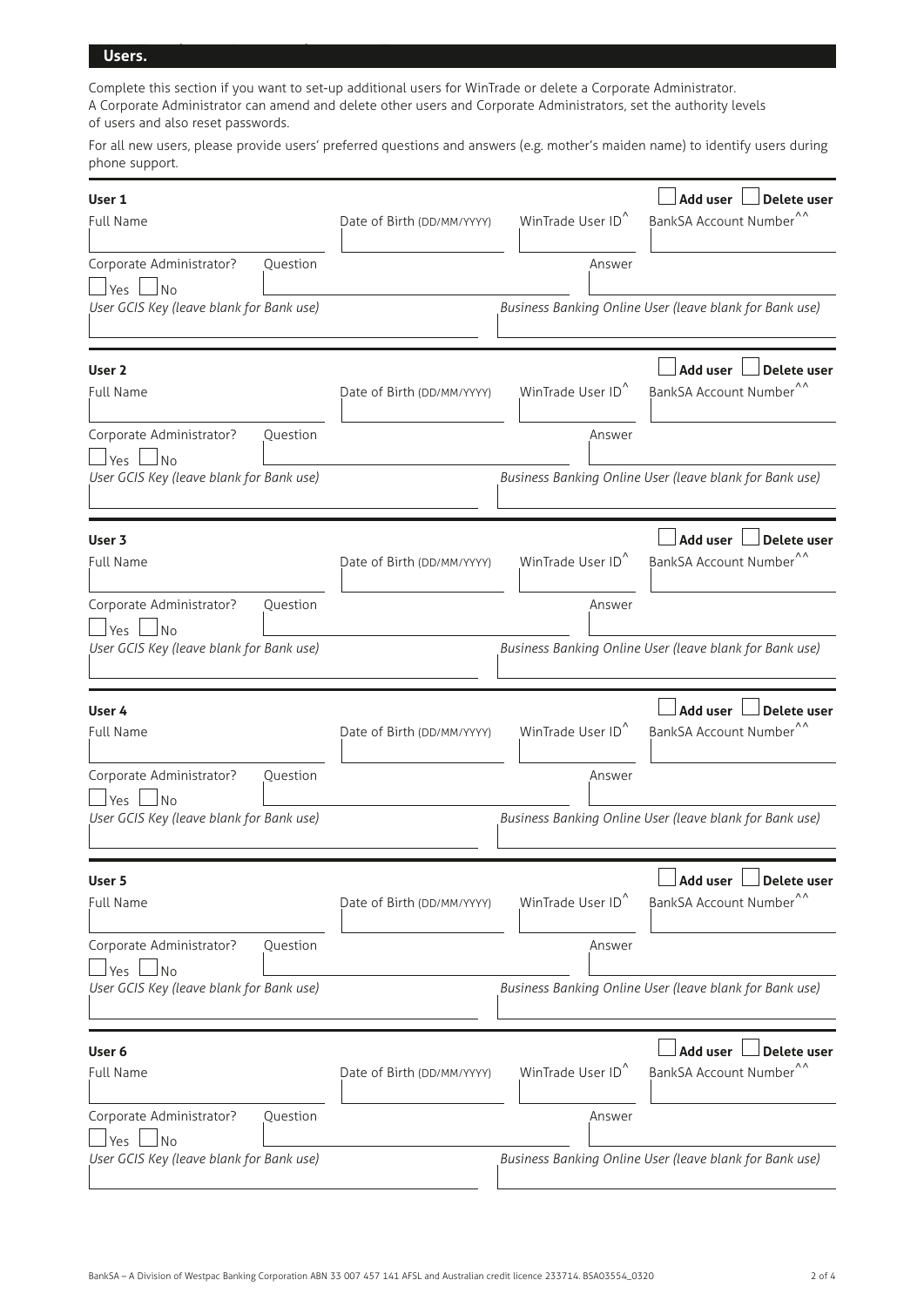| <b>Users.</b> (continued)                                       |                            |                               |                                                                       |
|-----------------------------------------------------------------|----------------------------|-------------------------------|-----------------------------------------------------------------------|
| User 7<br><b>Full Name</b>                                      | Date of Birth (DD/MM/YYYY) | WinTrade User ID <sup>^</sup> | <b>Add user</b><br>Delete user<br>BankSA Account Number <sup>^^</sup> |
|                                                                 |                            |                               |                                                                       |
| Corporate Administrator?<br>Ouestion<br>N <sub>o</sub><br>Yes.  |                            | Answer                        |                                                                       |
| User GCIS Key (leave blank for Bank use)                        |                            |                               | Business Banking Online User (leave blank for Bank use)               |
|                                                                 |                            |                               |                                                                       |
| User 8                                                          |                            |                               | <b>Add user</b><br>Delete user                                        |
| <b>Full Name</b>                                                | Date of Birth (DD/MM/YYYY) | WinTrade User ID <sup>^</sup> | BankSA Account Number <sup>^^</sup>                                   |
| Corporate Administrator?<br>Ouestion<br><b>No</b><br><b>Yes</b> |                            | Answer                        |                                                                       |

*^ Mandatory for existing WinTrade user otherwise leave blank for Bank use.*

*^^Mandatory for existing BankSA customer otherwise leave blank for Bank use.*

#### **Identification requirements.**

Each Administration and User must be identified in accordance with the *Anti-Money Laundering and Counter-Terrorism Financing Act 2006*. If each individual is not an existing customer they will need to complete BankSA's Customer Identification Procedure, which can be performed by a BankSA Trade Finance Manager or at any BankSA Branch.

## **Application.**

An application in our prescribed form ("Application Form") is used to apply for, and to give your instructions to us, in relation to the Products you request.

You must seek our approval to use an application form which is not in the prescribed form ("Customer Generated Form"). Any Customer Generated Form must meet minimum requirements we specify. A Customer Generated Form is not required to reproduce the terms and conditions set out in the Application Form ("Terms and Conditions"). However if you use a Customer Generated Form you agree that the Terms and Conditions are deemed to form part of the Customer Generated Form as if set out in full in that form. If we approve a Customer Generated Form, we will affix our stamp together with the signature of an authorised bank officer to the approved pro forma copy of the Customer Generated Form.

## **Electronic Access.**

An Application Form or a Customer Generated Form (each an "Application") may be submitted to us electronically provided that you only complete the fields reserved for giving us your instructions and by complying with the Terms and Conditions of the Application Form or Customer Generated Form.

We may accept any Application which appears on its face either to have been executed by you in accordance with the Customer Authority below or to have been requested in WinTrade by your nominated user(s) in accordance with the authority levels established by your Corporate Administrator(s) in WinTrade without any obligation on us to verify that authority. Any act undertaken or performed by us in reliance on any such Application will be taken to be valid and binding upon you.

You indemnify us for any liability, direct loss and reasonable costs and expenses incurred as a result of relying on an Application, provided that the liability, loss, damage, cost or expense is not caused by our fraud, negligence or wilful misconduct. You have to pay these amounts within 2 business days after we ask for them.

We may cancel our approval of an Application submitted by you at any time after 30 days written notice to you, or by notice immediately in the case of fraud.

#### **Software.**

Access to any proprietary software we make available for the submission of an Application or instructions electronically will be granted on the basis of a non-exclusive licence to use the intellectual property associated with that software. This licence will terminate automatically at the time your registration for WinTrade is cancelled or expires.

Access to the software we provide is available at banksa.com.au by logging in to WinTrade. It is your responsibility to ensure that your instructions for all requested transactions are complete before logging off the platform.

If a session is inactive for more than seven minutes, your access will be suspended but not automatically logged out. You will need to re-enter the password where a time-out screen appears to continue your session. Your access will be logged out automatically after four hours in one session, or on leaving the host page during a session. You will need to log in again to regain access to the platform in these circumstances.